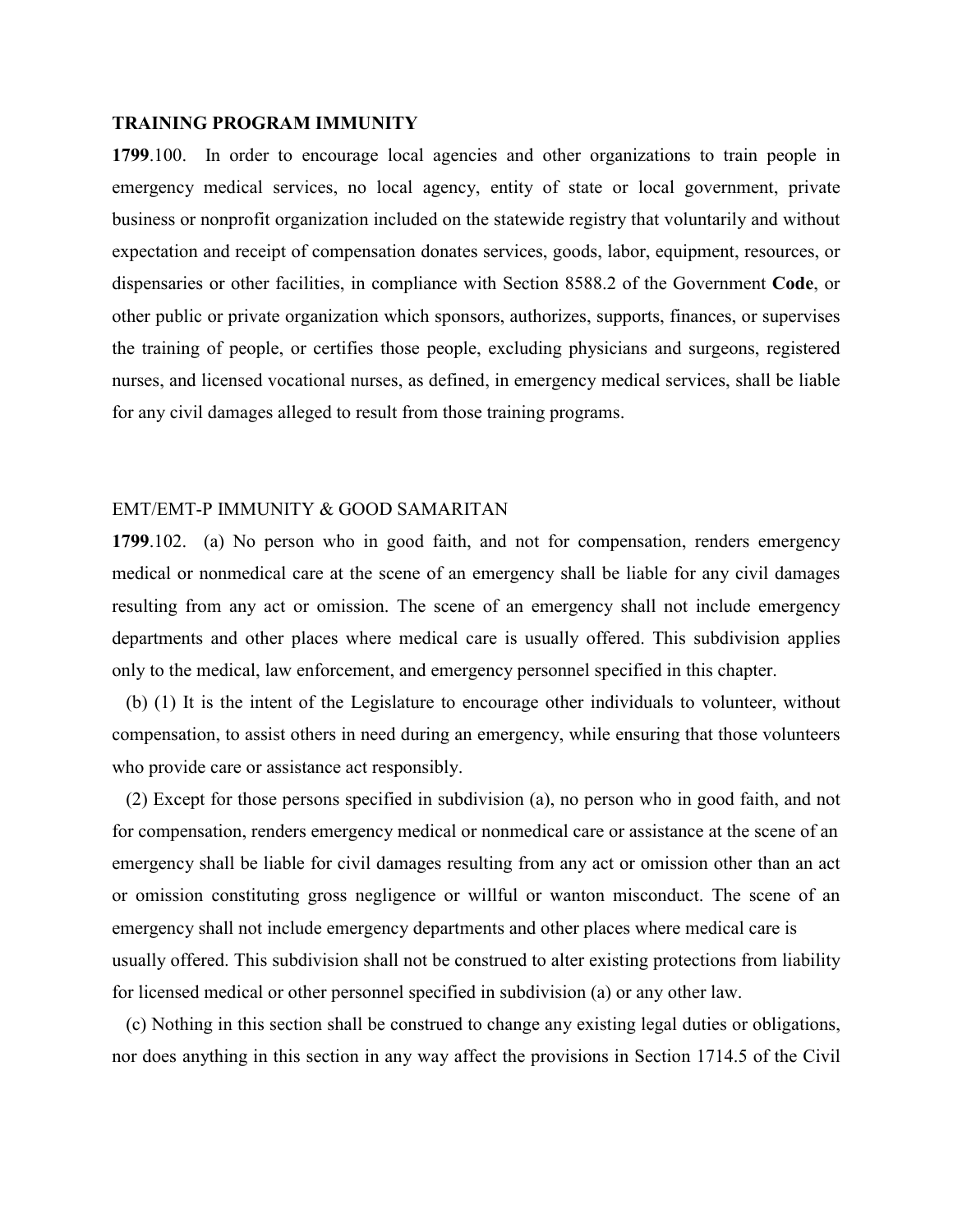**Code**, as proposed to be amended by Senate Bill 39 of the 2009-10 Regular Session of the Legislature.

 (d) The amendments to this section made by the act adding subdivisions (b) and (c) shall apply exclusively to any legal action filed on or after the effective date of that act.

## MICN / BASE HOSPITAL MD IMMUNITY

**1799**.104. (a) No physician or nurse, who in good faith gives emergency instructions to an EMT-II or mobile intensive care paramedic at the scene of an emergency, shall be liable for any civil damages as a result of issuing the instructions.

 (b) No EMT-II or mobile intensive care paramedic rendering care within the scope of his duties who, in good faith and in a non-negligent manner, follows the instructions of a physician or nurse shall be liable for any civil damages as a result of following such instructions.

## POISON CONTROL IMMUNITY

**1799**.105. (a) A poison control center which (1) meets the minimum standards for designation and operation established by the authority pursuant to Section 1798.180, (2) has been designated a regional poison control center by the authority, and (3) provides information and advice for no charge on the management of exposures to poisonous or toxic substances, shall be immune from liability in civil damages with respect to the emergency provision of that information or advice, for acts or omissions by its medical director, poison information specialist, or poison information provider as provided in subdivisions (b) and (c).

 (b) Any poison information specialist or poison information provider who provides emergency information and advice on the management of exposures to poisonous or toxic substances, through, and in accordance with, protocols approved by the medical director of a poison control center specified in subdivision (a), shall only be liable in civil damages, with respect to the emergency provision of that information or advice, for acts or omissions performed in a grossly negligent manner or acts or omissions not performed in good faith. This subdivision shall not be construed to immunize the negligent adoption of a protocol.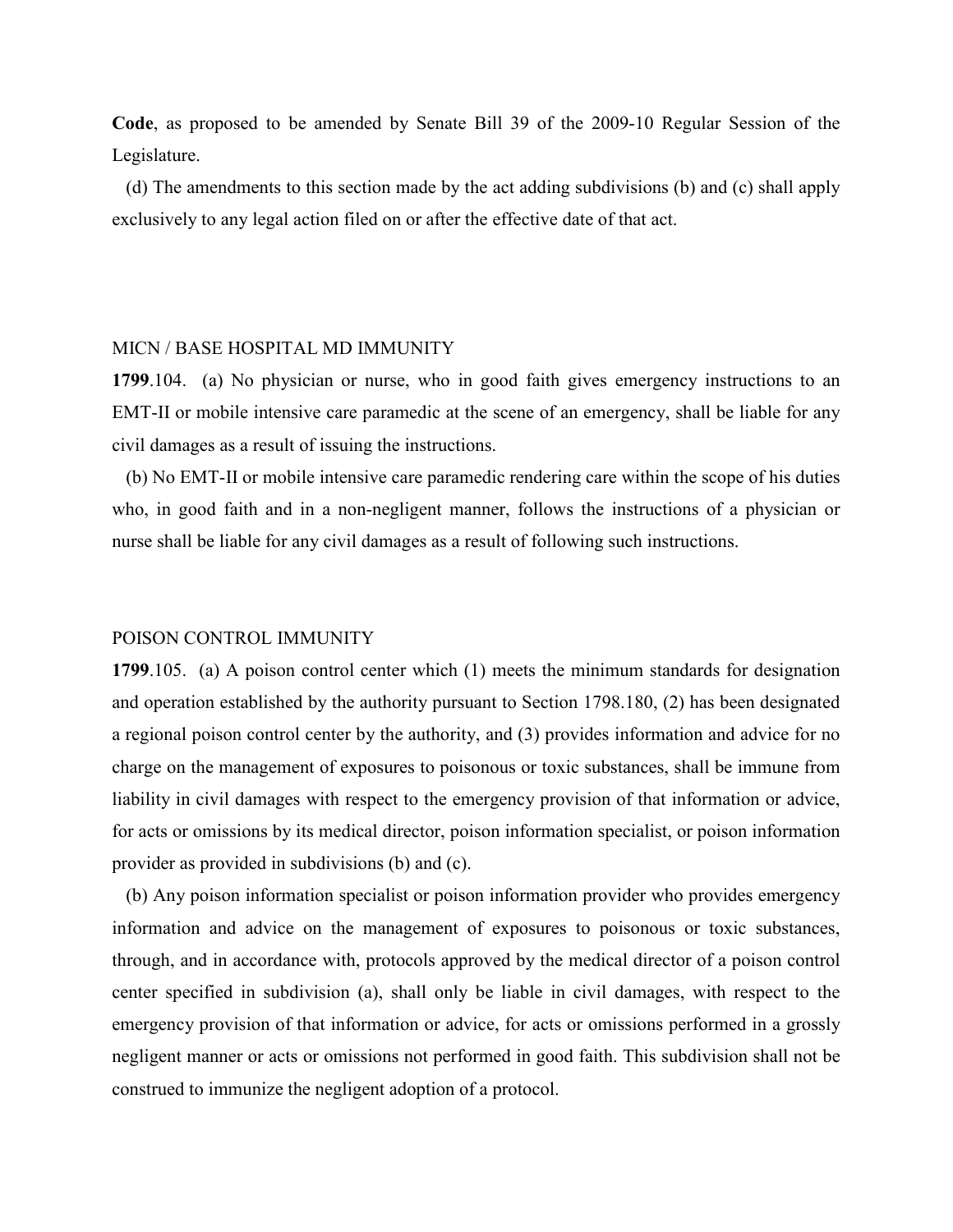(c) The medical director of a poison control center specified in subdivision (a) who provides emergency information and advice on the management of exposures to poisonous or toxic substances, where the exposure is not covered by an approved protocol, shall be liable only in civil damages, with respect to the emergency provision of that information or advice, for acts or omissions performed in a grossly negligent manner or acts or omissions not performed in good faith. This subdivision shall neither be construed to immunize the negligent failure to adopt adequate approved protocols nor to confer liability upon the medical director for failing to develop or approve a protocol when the development of a protocol for a specific situation is not practical or the situation could not have been reasonably foreseen.

## FIREFIGHTER IMMUNITY

**1799**.106. In addition to the provisions of Section **1799**.104 of this **code** and of Section 1714.2 of the Civil **Code** and in order to encourage the provision of emergency medical services by firefighters, police officers or other law enforcement officers, EMT-I, EMT-II, or EMT-P, a firefighter, police officer or other law enforcement officer, EMT-I, EMT-II, or EMT-P who renders emergency medical services at the scene of an emergency shall only be liable in civil damages for acts or omissions performed in a grossly negligent manner or acts or omissions not performed in good faith. A public agency employing such a firefighter, police officer or other law enforcement officer, EMT-I, EMT-II, or EMT-P shall not be liable for civil damages if the firefighter, police officer or other law enforcement officer, EMT-I, EMT-II, or EMT-P is not liable.

### QUALIFIED IMMUNITY

**1799**.107. (a) The Legislature finds and declares that a threat to the public health and **safety** exists whenever there is a need for emergency services and that public entities and emergency rescue personnel should be encouraged to provide emergency services. To that end, a qualified immunity from liability shall be provided for public entities and emergency rescue personnel providing emergency services.

 (b) Except as provided in Article 1 (commencing with Section 17000) of Chapter 1 of Division 9 of the Vehicle **Code**, neither a public entity nor emergency rescue personnel shall be liable for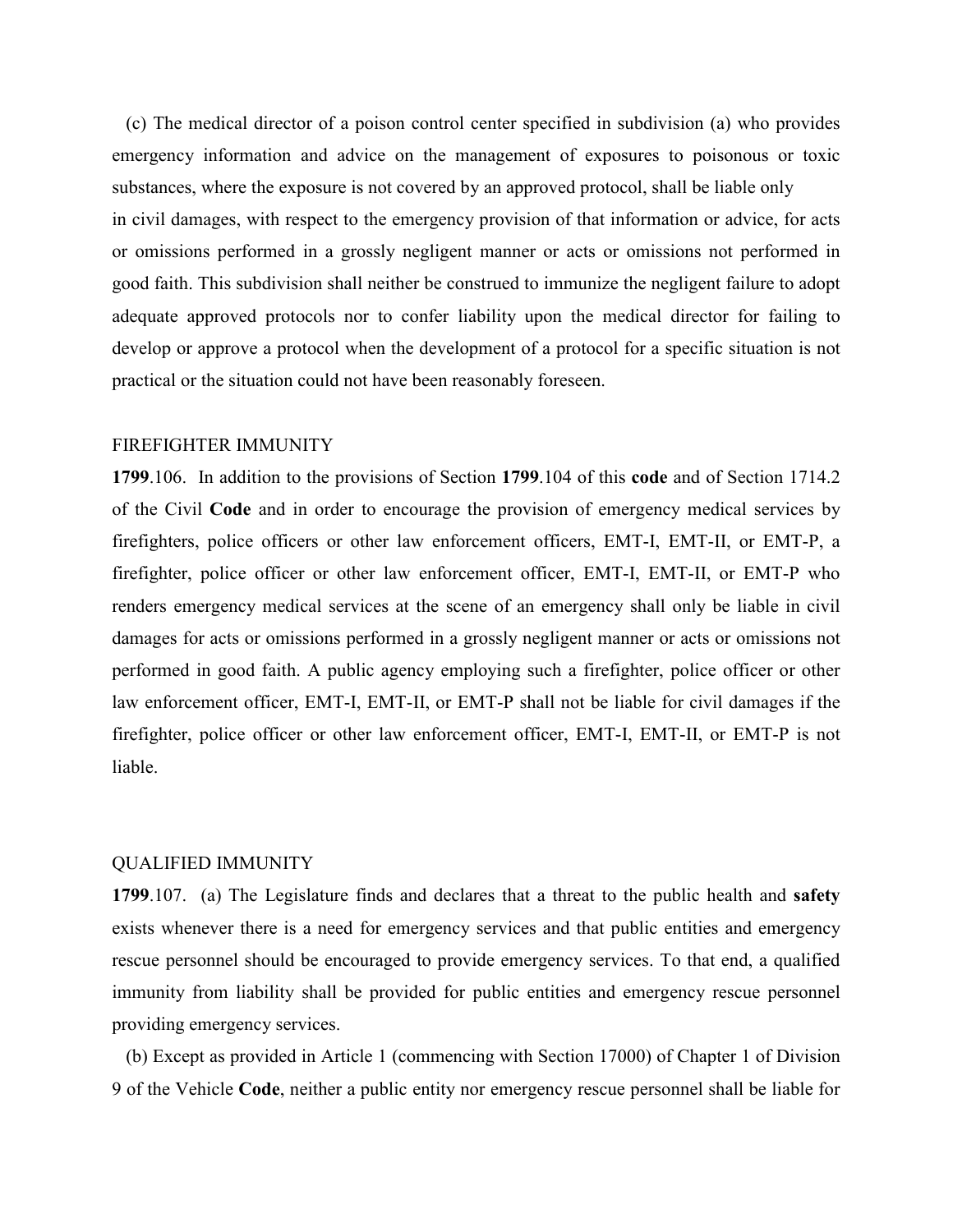any injury caused by an action taken by the emergency rescue personnel acting within the scope of their employment to provide emergency services, unless the action taken was performed in bad faith or in a grossly negligent manner.

 (c) For purposes of this section, it shall be presumed that the action taken when providing emergency services was performed in good faith and without gross negligence. This presumption shall be one affecting the burden of proof.

 (d) For purposes of this section, "emergency rescue personnel" means any person who is an officer, employee, or member of a fire department or fire protection or firefighting agency of the federal government, the State of California, a city, county, city and county, district, or other public or municipal corporation or political subdivision of this state, or of a private fire department, whether that person is a volunteer or partly paid or fully paid, while he or she is actually engaged in providing emergency services as defined by subdivision (e).

 (e) For purposes of this section, "emergency services" includes, but is not limited to, first aid and medical services, rescue procedures and transportation, or other related activities necessary to insure the health or **safety** of a person in imminent peril.

# GROSS NEGLIGENCE / BAD FAITH

**1799**.108. Any person who has a certificate issued pursuant to this division from a certifying agency to provide prehospital emergency field care treatment at the scene of an emergency, as defined in Section **1799**.102, shall be liable for civil damages only for acts or omissions performed in a grossly negligent manner or acts or omissions not performed in good faith.

# **DAMAGES**

**1799**.110. (a) In any action for damages involving a claim of negligence against a physician and surgeon arising out of emergency medical services provided in a general acute care hospital emergency department, the trier of fact shall consider, together with all other relevant matters, the circumstances constituting the emergency, as defined herein, and the degree of care and skill ordinarily exercised by reputable members of the physician and surgeon's profession in the same or similar locality, in like cases, and under similar emergency circumstances.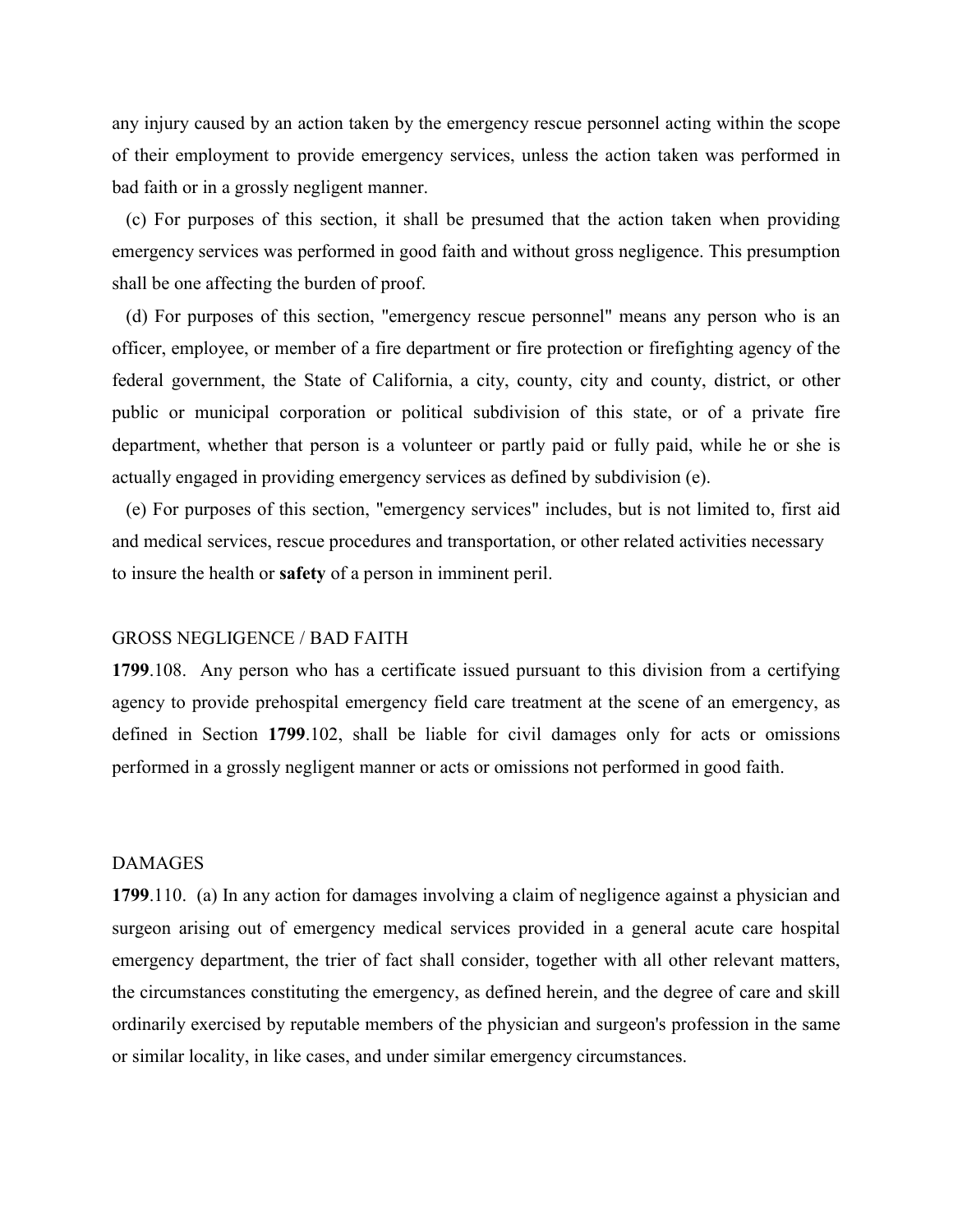(b) For the purposes of this section, "emergency medical services" and "emergency medical care" means those medical services required for the immediate diagnosis and treatment of medical conditions which, if not immediately diagnosed and treated, could lead to serious physical or mental disability or death.

 (c) In any action for damages involving a claim of negligence against a physician and surgeon providing emergency medical coverage for a general acute care hospital emergency department, the court shall admit expert medical testimony only from physicians and surgeons who have had substantial professional experience within the last five years while assigned to provide emergency medical coverage in a general acute care hospital emergency department. For purposes of this section, "substantial professional experience" shall be determined by the custom and practice of the manner in which emergency medical coverage is provided in general acute care hospital emergency departments in the same or similar localities where the alleged negligence occurred.

## HOSPITAL LIABILITY

**1799**.111. (a) Subject to subdivision (b), a licensed general acute care hospital, as defined in subdivision (a) of Section 1250, that is not a county-designated facility pursuant to Section 5150 of the Welfare and Institutions **Code**, a licensed acute psychiatric hospital, as defined in subdivision (b) of Section 1250, that is not a county-designated facility pursuant to Section 5150 of the Welfare and Institutions **Code**, licensed professional staff of those hospitals, or any physician and surgeon, providing emergency medical services in any department of those hospitals to a person at the hospital shall not be civilly or criminally liable for detaining a person if all of the following conditions exist during the detention:

 (1) The person cannot be safely released from the hospital because, in the opinion of the treating physician and surgeon, or a clinical psychologist with the medical staff privileges, clinical privileges, or professional responsibilities provided in Section 1316.5, the person, as a result of a mental disorder, presents a danger to himself or herself, or others, or is gravely disabled. For purposes of this paragraph, "gravely disabled" means an inability to provide for his or her basic personal needs for food, clothing, or shelter.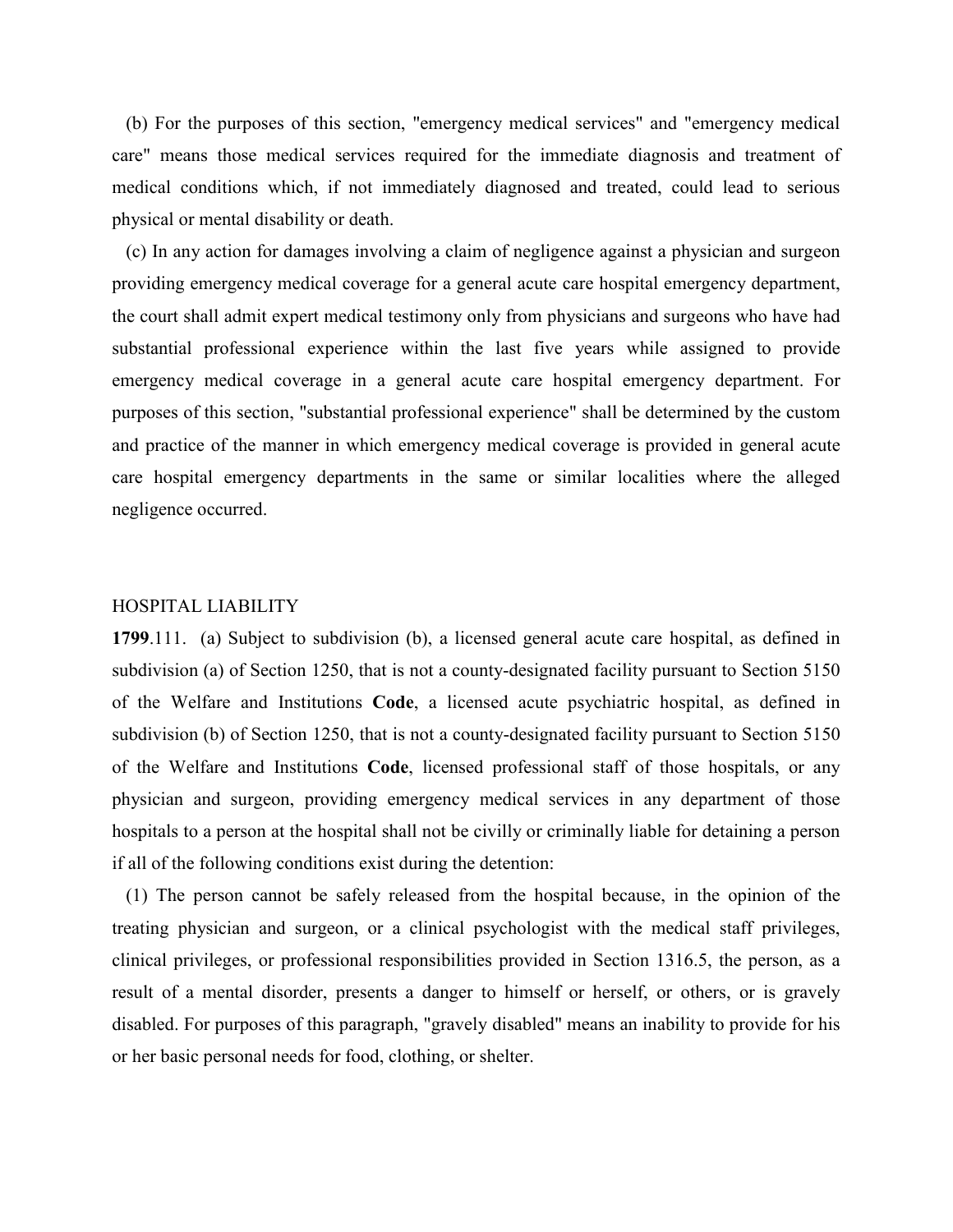(2) The hospital staff, treating physician and surgeon, or appropriate licensed mental health professional, have made, and documented, repeated unsuccessful efforts to find appropriate mental health treatment for the person.

 (A) Telephone calls or other contacts required pursuant to this paragraph shall commence at the earliest possible time when the treating physician and surgeon has determined the time at which the person will be medically stable for transfer.

 (B) In no case shall the contacts required pursuant to this paragraph begin after the time when the person becomes medically stable for transfer.

(3) The person is not detained beyond 24 hours.

(4) There is probable cause for the detention.

 (b) If the person is detained pursuant to subdivision (a) beyond eight hours, but less than 24 hours, both of the following additional conditions shall be met:

 (1) A discharge or transfer for appropriate evaluation or treatment for the person has been delayed because of the need for continuous and ongoing care, observation, or treatment that the hospital is providing.

 (2) In the opinion of the treating physician and surgeon, or a clinical psychologist with the medical staff privileges or professional responsibilities provided for in Section 1316.5, the person, as a result of a mental disorder, is still a danger to himself or herself, or others, or is gravely disabled, as defined in paragraph (1) of subdivision (a).

 (c) In addition to the immunities set forth in subdivision (a), a licensed general acute care hospital, as defined in subdivision (a) of Section 1250 that is not a county-designated facility pursuant to Section 5150 of the Welfare and Institutions **Code**, a licensed acute psychiatric hospital as defined by subdivision (b) of Section 1250 that is not a county-designated facility pursuant to Section 5150 of the Welfare and Institutions **Code**, licensed professional staff of those hospitals, or any physician and surgeon, providing emergency medical services in any department of those hospitals to a person at the hospital shall not be civilly or criminally liable for the actions of a person detained up to 24 hours in those hospitals who is subject to detention pursuant to subdivision (a) after that person's release from the detention at the hospital, if all of the following conditions exist during the detention: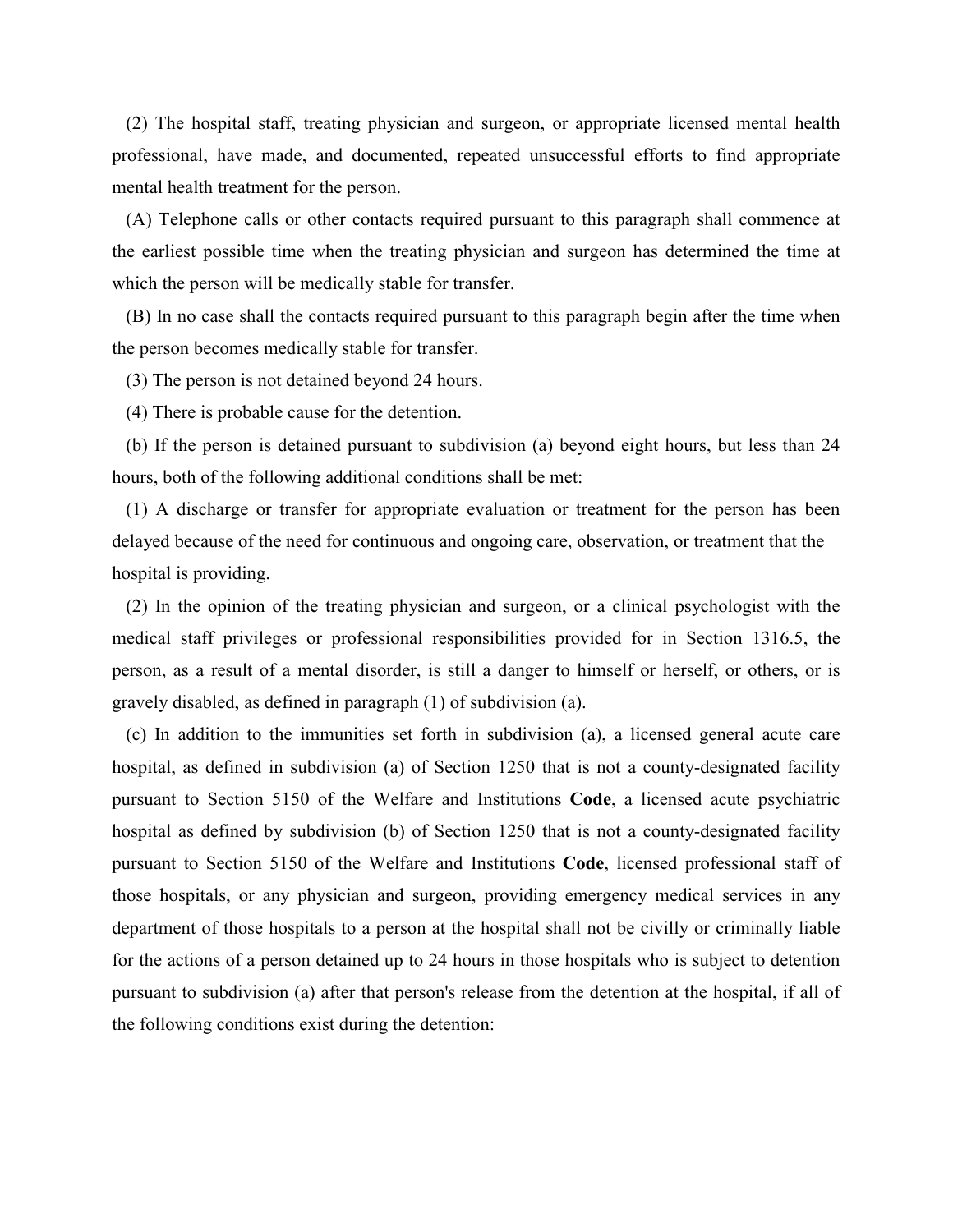(1) The person has not been admitted to a licensed general acute care hospital or a licensed acute psychiatric hospital for evaluation and treatment pursuant to Section 5150 of the Welfare and Institutions **Code**.

 (2) The release from the licensed general acute care hospital or the licensed acute psychiatric hospital is authorized by a physician and surgeon or a clinical psychologist with the medical staff privileges or professional responsibilities provided for in Section 1316.5, who determines, based on a face-to-face examination of the person detained, that the person does not present a danger to himself or herself or others and is not gravely disabled, as defined in paragraph (1) of subdivision (a). In order for this paragraph to apply to a clinical psychologist, the clinical psychologist shall have a collaborative treatment relationship with the physician and surgeon. The clinical psychologist may authorize the release of the person from the detention, but only after he or she has consulted with the physician and surgeon. In the event of a clinical or professional disagreement regarding the release of a person subject to the detention, the detention shall be maintained unless the hospital's medical director overrules the decision of the physician and surgeon opposing the release. Both the physician and surgeon and the clinical psychologist shall enter their findings, concerns, or objections in the person's medical record.

 (d) Nothing in this section shall affect the responsibility of a general acute care hospital or an acute psychiatric hospital to comply with all state laws and regulations pertaining to the use of seclusion and restraint and psychiatric medications for psychiatric patients. Persons detained under this section shall retain their legal rights regarding consent for medical treatment.

 (e) A person detained under this section shall be credited for the time detained, up to 24 hours, in the event he or she is placed on a subsequent 72-hour hold pursuant to Section 5150 of the Welfare and Institutions **Code**.

 (f) The amendments to this section made by the act adding this subdivision shall not be construed to limit any existing duties for psychotherapists contained in Section 43.92 of the Civil **Code**.

 (g) Nothing in this section is intended to expand the scope of licensure of clinical psychologists.